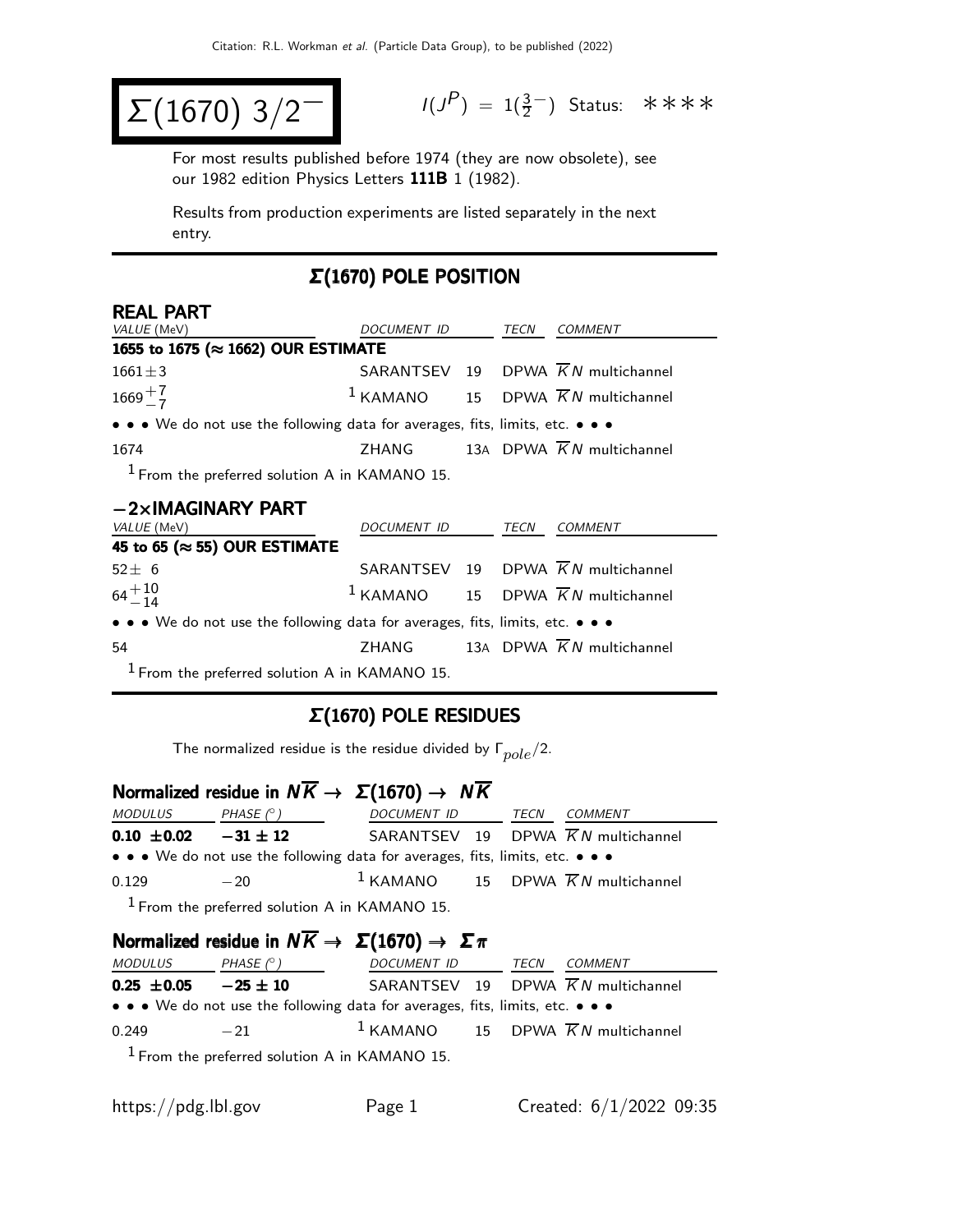|                              |                                                 | Normalized residue in $N\overline{K} \rightarrow \Sigma(1670) \rightarrow \Lambda \pi$                                                                                                                                                                                                                                                                                                                                                             |  |                                                                                                                                                                                                                                                                                                                                                                                                                                                                          |
|------------------------------|-------------------------------------------------|----------------------------------------------------------------------------------------------------------------------------------------------------------------------------------------------------------------------------------------------------------------------------------------------------------------------------------------------------------------------------------------------------------------------------------------------------|--|--------------------------------------------------------------------------------------------------------------------------------------------------------------------------------------------------------------------------------------------------------------------------------------------------------------------------------------------------------------------------------------------------------------------------------------------------------------------------|
|                              |                                                 |                                                                                                                                                                                                                                                                                                                                                                                                                                                    |  | $\begin{array}{ccccccccc} \textit{MODULUS} & \textit{PHASE}& \textcircled{?} & \textit{DOCUMENT} & \textit{ID} & \textit{TECN} & \textit{COMMENT} & \textit{ONMENT} & \textit{ONMENT} & \textit{ONMENT} & \textit{ONMENT} & \textit{ONMENT} & \textit{ONMENT} & \textit{ONMENT} & \textit{ONMENT} & \textit{ONMENT} & \textit{ONMENT} & \textit{ONMENT} & \textit{ONMENT} & \textit{ONMENT} & \textit{ONMENT} & \textit{ONMENT} & \textit{ONMENT} & \textit{ONMENT} & \$ |
|                              |                                                 |                                                                                                                                                                                                                                                                                                                                                                                                                                                    |  | <b>0.09</b> $\pm$ <b>0.03</b> $-52 \pm 12$ SARANTSEV 19 DPWA $\overline{KN}$ multichannel                                                                                                                                                                                                                                                                                                                                                                                |
|                              |                                                 | • • • We do not use the following data for averages, fits, limits, etc. • • •                                                                                                                                                                                                                                                                                                                                                                      |  |                                                                                                                                                                                                                                                                                                                                                                                                                                                                          |
| $0.0818 - 7$                 |                                                 |                                                                                                                                                                                                                                                                                                                                                                                                                                                    |  | $1$ KAMANO 15 DPWA $\overline{K}N$ multichannel                                                                                                                                                                                                                                                                                                                                                                                                                          |
|                              | $1$ From the preferred solution A in KAMANO 15. |                                                                                                                                                                                                                                                                                                                                                                                                                                                    |  |                                                                                                                                                                                                                                                                                                                                                                                                                                                                          |
|                              |                                                 | Normalized residue in $N\overline{K} \rightarrow \Sigma(1670) \rightarrow \Xi K$                                                                                                                                                                                                                                                                                                                                                                   |  |                                                                                                                                                                                                                                                                                                                                                                                                                                                                          |
|                              |                                                 |                                                                                                                                                                                                                                                                                                                                                                                                                                                    |  | $\begin{array}{ccccccccc} \textit{MODULUS} & \textit{PHASE (}^{\circ}) & \textit{DOCUMENT ID} & \textit{TECN} & \textit{COMMENT} & \textit{COMMENT} & \textit{COMMENT} & \textit{D.} & \textit{COMMENT} & \textit{D.} & \textit{COMMENT} & \textit{D.} & \textit{COMMENT} & \textit{D.} & \textit{COMMENT} & \textit{D.} & \textit{COMMENT} & \textit{D.} & \textit{COMMENT} & \textit{D.} & \textit{COMMENT} & \textit{D.} & \textit{COMMENT} & \textit{D.} &$          |
| $0.02 \pm 0.01$ $160 \pm 20$ |                                                 |                                                                                                                                                                                                                                                                                                                                                                                                                                                    |  | SARANTSEV 19 DPWA $\overline{K}N$ multichannel                                                                                                                                                                                                                                                                                                                                                                                                                           |
|                              |                                                 | Normalized residue in $N\overline{K} \rightarrow \Sigma(1670) \rightarrow \Sigma \sigma$                                                                                                                                                                                                                                                                                                                                                           |  |                                                                                                                                                                                                                                                                                                                                                                                                                                                                          |
|                              |                                                 |                                                                                                                                                                                                                                                                                                                                                                                                                                                    |  | $\begin{array}{ccccccccc} \textit{MODULUS} & \hspace{1.5cm} & \textit{PHASE}& \textcircled{?} & \hspace{1.5cm} & \textit{DOCUMENT} & \textit{ID} & \hspace{1.5cm} & \textit{TECN} & \hspace{1.5cm} & \textit{COMMENT} & \hspace{1.5cm} & \hspace{1.5cm} & \hspace{1.5cm} & \hspace{1.5cm} & \hspace{1.5cm} & \hspace{1.5cm} & \hspace{1.5cm} & \hspace{1.5cm} & \hspace{1.5cm} & \hspace{1.5cm} & \hspace{1.5cm} & \hspace{$                                             |
|                              |                                                 |                                                                                                                                                                                                                                                                                                                                                                                                                                                    |  | <b>0.08±0.03</b> -25 ± 15 SARANTSEV 19 DPWA $\overline{K}N$ multichannel                                                                                                                                                                                                                                                                                                                                                                                                 |
|                              |                                                 |                                                                                                                                                                                                                                                                                                                                                                                                                                                    |  |                                                                                                                                                                                                                                                                                                                                                                                                                                                                          |
|                              |                                                 | Normalized residue in $N\overline{K} \to \Sigma(1670) \to \Sigma(1385)\pi$ , S-wave                                                                                                                                                                                                                                                                                                                                                                |  |                                                                                                                                                                                                                                                                                                                                                                                                                                                                          |
| <b>MODULUS</b>               |                                                 | PHASE (°) DOCUMENT ID TECN COMMENT                                                                                                                                                                                                                                                                                                                                                                                                                 |  |                                                                                                                                                                                                                                                                                                                                                                                                                                                                          |
|                              |                                                 | • • • We do not use the following data for averages, fits, limits, etc. • • •                                                                                                                                                                                                                                                                                                                                                                      |  |                                                                                                                                                                                                                                                                                                                                                                                                                                                                          |
| 0.228                        | 167                                             |                                                                                                                                                                                                                                                                                                                                                                                                                                                    |  | $1$ KAMANO 15 DPWA $\overline{K}N$ multichannel                                                                                                                                                                                                                                                                                                                                                                                                                          |
|                              | $1$ From the preferred solution A in KAMANO 15. |                                                                                                                                                                                                                                                                                                                                                                                                                                                    |  |                                                                                                                                                                                                                                                                                                                                                                                                                                                                          |
|                              |                                                 | Normalized residue in $N\overline{K} \to \Sigma(1670) \to \Sigma(1385)\pi$ , D-wave                                                                                                                                                                                                                                                                                                                                                                |  |                                                                                                                                                                                                                                                                                                                                                                                                                                                                          |
|                              |                                                 | MODULUS PHASE (°) DOCUMENT ID TECN COMMENT                                                                                                                                                                                                                                                                                                                                                                                                         |  |                                                                                                                                                                                                                                                                                                                                                                                                                                                                          |
|                              |                                                 | • • • We do not use the following data for averages, fits, limits, etc. • • •                                                                                                                                                                                                                                                                                                                                                                      |  |                                                                                                                                                                                                                                                                                                                                                                                                                                                                          |
| 0.0915                       | 141                                             |                                                                                                                                                                                                                                                                                                                                                                                                                                                    |  | KAMANO 15 DPWA $\overline{K}N$ multichannel                                                                                                                                                                                                                                                                                                                                                                                                                              |
|                              |                                                 |                                                                                                                                                                                                                                                                                                                                                                                                                                                    |  |                                                                                                                                                                                                                                                                                                                                                                                                                                                                          |
|                              |                                                 | Normalized residue in $N\overline{K} \rightarrow \Sigma(1670) \rightarrow \Lambda(1405)\pi$                                                                                                                                                                                                                                                                                                                                                        |  |                                                                                                                                                                                                                                                                                                                                                                                                                                                                          |
|                              |                                                 | $MODULUS$ PHASE $(°)$ DOCUMENT ID TECN COMMENT                                                                                                                                                                                                                                                                                                                                                                                                     |  | <b>0.03±0.02</b> 160 ± 15  SARANTSEV 19 DPWA $\overline{K}N$ multichannel                                                                                                                                                                                                                                                                                                                                                                                                |
|                              |                                                 |                                                                                                                                                                                                                                                                                                                                                                                                                                                    |  |                                                                                                                                                                                                                                                                                                                                                                                                                                                                          |
|                              |                                                 | Normalized residue in $N\overline{K} \to \Sigma(1670) \to \Lambda(1520)\pi$ , P-wave                                                                                                                                                                                                                                                                                                                                                               |  |                                                                                                                                                                                                                                                                                                                                                                                                                                                                          |
|                              |                                                 | $\begin{array}{ccccccccc}\textit{MODULUS} & \textit{PHASE}&\textit{O} & \textit{OOCUMENT ID} & \textit{TECN} & \textit{COMMENT} & \textit{O.} & \textit{OMMENT} & \textit{O.} & \textit{OMMENT} & \textit{O.} & \textit{OMMENT} & \textit{O.} & \textit{OMMENT} & \textit{O.} & \textit{OMMENT} & \textit{O.} & \textit{OMMENT} & \textit{O.} & \textit{OMMENT} & \textit{O.} & \textit{OMMENT} & \textit{O.} & \textit{OMMENT} & \textit{O.} & \$ |  |                                                                                                                                                                                                                                                                                                                                                                                                                                                                          |
|                              |                                                 |                                                                                                                                                                                                                                                                                                                                                                                                                                                    |  | <b>0.04±0.02</b> 120 ± 20 SARANTSEV 19 DPWA $\overline{K}N$ multichannel                                                                                                                                                                                                                                                                                                                                                                                                 |
|                              |                                                 | Normalized residue in $N\overline{K} \to \Sigma(1670) \to \Lambda(1520)\pi$ , F-wave                                                                                                                                                                                                                                                                                                                                                               |  |                                                                                                                                                                                                                                                                                                                                                                                                                                                                          |
|                              |                                                 |                                                                                                                                                                                                                                                                                                                                                                                                                                                    |  | $\begin{array}{ccccccccc} \textit{MODULUS} & \textit{PHASE}& \textcircled{?} & \textit{DOCUMENT} & \textit{ID} & \textit{TECN} & \textit{COMMENT} & \textit{IMAD} \end{array}$                                                                                                                                                                                                                                                                                           |
| $0.01\!\pm\!0.01$            |                                                 |                                                                                                                                                                                                                                                                                                                                                                                                                                                    |  | SARANTSEV 19 DPWA $\overline{K}N$ multichannel                                                                                                                                                                                                                                                                                                                                                                                                                           |
|                              |                                                 | Normalized residue in $N\overline{K} \to \Sigma(1670) \to \Delta \overline{K}$ , S-wave                                                                                                                                                                                                                                                                                                                                                            |  |                                                                                                                                                                                                                                                                                                                                                                                                                                                                          |
|                              |                                                 |                                                                                                                                                                                                                                                                                                                                                                                                                                                    |  |                                                                                                                                                                                                                                                                                                                                                                                                                                                                          |
|                              |                                                 |                                                                                                                                                                                                                                                                                                                                                                                                                                                    |  | $\frac{MODULUS}{D.01 \pm 0.01}$ $\frac{PHASE(^{\circ})}{D.01 \pm 0.01}$ $\frac{DOCUMENT}{D.01 \pm 0.01}$ $\frac{TECN}{K}$ $\frac{COMMENT}{K}$ multichannel                                                                                                                                                                                                                                                                                                               |
|                              |                                                 |                                                                                                                                                                                                                                                                                                                                                                                                                                                    |  |                                                                                                                                                                                                                                                                                                                                                                                                                                                                          |
|                              |                                                 | Normalized residue in $N\overline{K} \to \Sigma(1670) \to N\overline{K}^*(892)$ , S=3/2, S-wave                                                                                                                                                                                                                                                                                                                                                    |  |                                                                                                                                                                                                                                                                                                                                                                                                                                                                          |
|                              |                                                 |                                                                                                                                                                                                                                                                                                                                                                                                                                                    |  | VALUE DOCUMENT ID TECN COMMENT                                                                                                                                                                                                                                                                                                                                                                                                                                           |
| $0.05 + -0.03@50 + -60$      |                                                 |                                                                                                                                                                                                                                                                                                                                                                                                                                                    |  | SARANTSEV 19 DPWA $\overline{K}N$ multichannel                                                                                                                                                                                                                                                                                                                                                                                                                           |
|                              |                                                 | Normalized residue in $N\overline{K} \to \Sigma(1670) \to N\overline{K}^*(892)$ , S=3/2, D-wave                                                                                                                                                                                                                                                                                                                                                    |  |                                                                                                                                                                                                                                                                                                                                                                                                                                                                          |
|                              |                                                 |                                                                                                                                                                                                                                                                                                                                                                                                                                                    |  |                                                                                                                                                                                                                                                                                                                                                                                                                                                                          |
|                              |                                                 |                                                                                                                                                                                                                                                                                                                                                                                                                                                    |  | $\frac{MODULUS}{D.01 \pm 0.01}$ $\frac{PHASE (^{\circ})}{D.01 \pm 0.01}$ $\frac{DOCUMENT ID}{SARANTSEV}$ $\frac{TECN}{D}$ $\frac{COMMENT}{KN}$ multichannel                                                                                                                                                                                                                                                                                                              |
|                              |                                                 |                                                                                                                                                                                                                                                                                                                                                                                                                                                    |  |                                                                                                                                                                                                                                                                                                                                                                                                                                                                          |
|                              |                                                 |                                                                                                                                                                                                                                                                                                                                                                                                                                                    |  |                                                                                                                                                                                                                                                                                                                                                                                                                                                                          |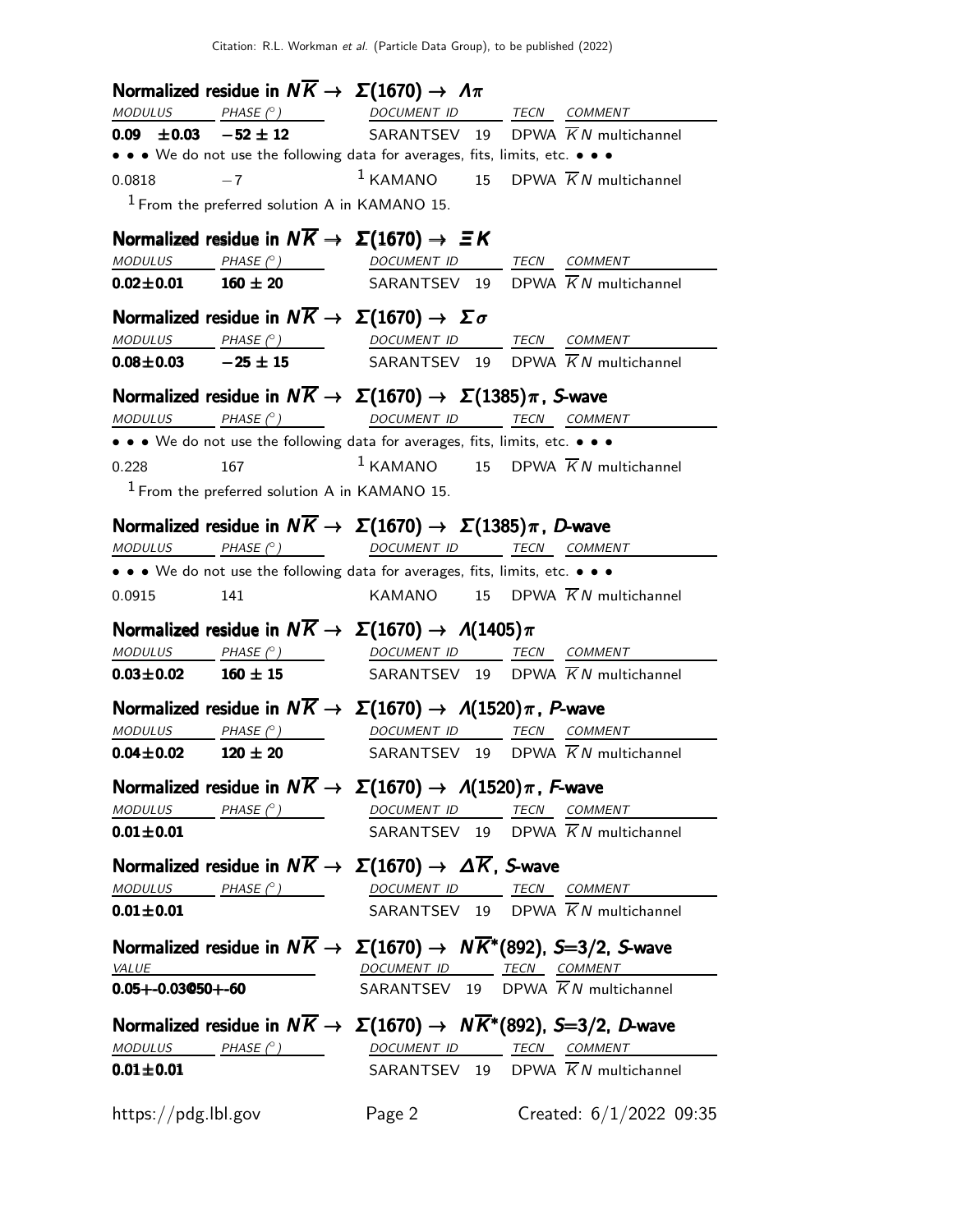|                | Normalized residue in $N\overline{K} \to \Sigma(1670) \to N\overline{K}^*(892)$ , S=1/2, D-wave |             |                                   |
|----------------|-------------------------------------------------------------------------------------------------|-------------|-----------------------------------|
| <i>MODULUS</i> | PHASE $(^\circ)$                                                                                | DOCUMENT ID | <i>TECN COMMENT</i>               |
| $0.03 + 0.02$  |                                                                                                 |             | SARANTSEV 19 DPWA KN multichannel |

# Σ(1670) MASS

| VALUE (MeV)                                                                        | DOCUMENT ID    |     | TECN | <b>COMMENT</b>                                       |
|------------------------------------------------------------------------------------|----------------|-----|------|------------------------------------------------------|
| to 1685 ( $\approx$ 1675) OUR ESTIMATE<br>1665                                     |                |     |      |                                                      |
| ± 3<br>1665                                                                        | SARANTSEV      | 19  |      | DPWA $\overline{K}N$ multichannel                    |
| 1678<br>$±$ 2                                                                      | ZHANG          | 13A |      | DPWA $\overline{K}N$ multichannel                    |
| $\pm$ 1<br>1673                                                                    | GAO            | 12  |      | DPWA $\overline{K}N \rightarrow \Lambda \pi$         |
| $1665.1 \pm 4.1$                                                                   | KOISO          | 85  |      | DPWA $K^- p \rightarrow \Sigma \pi$                  |
| $1682 \pm 5$                                                                       | GOPAL          | 80  |      | DPWA $\overline{K}N \rightarrow \overline{K}N$       |
| 1679<br>$\pm 10$                                                                   | ALSTON-        | 78  |      | DPWA $\overline{K}N \rightarrow \overline{K}N$       |
| 1670<br>± 5                                                                        | <b>GOPAL</b>   | 77  |      | DPWA $\overline{K}N$ multichannel                    |
| 1670<br>± 6                                                                        | <b>HEPP</b>    | 76B |      | DPWA $K^- N \rightarrow \Sigma \pi$                  |
| 1685<br>$\pm 20$                                                                   | <b>BAILLON</b> | 75  |      | IPWA $\overline{K}N \rightarrow \Lambda \pi$         |
| $+12\n-5$<br>1659                                                                  | VANHORN        | 75  |      | DPWA $K^- p \rightarrow \Lambda \pi^0$               |
| $+2$<br>1670                                                                       | KANE           | 74  |      | DPWA $K^- p \to \Sigma \pi$                          |
| • • • We do not use the following data for averages, fits, limits, etc. • • •      |                |     |      |                                                      |
| 1667<br>or 1668                                                                    | $1$ MARTIN     | 77  |      | DPWA $\overline{K}N$ multichannel                    |
| 1650                                                                               |                |     |      | DEBELLEFON 76 IPWA $K^- p \rightarrow \Lambda \pi^0$ |
| 1671<br>± 3                                                                        | <b>PONTE</b>   |     |      | 75 DPWA $K^- p \rightarrow \Lambda \pi^0$ (sol. 1)   |
| $1655 \pm 2$                                                                       | PONTE          |     |      | 75 DPWA $K^- p \rightarrow A \pi^0$ (sol. 2)         |
| $1$ The two MARTIN 77 values are from a T-matrix pole and from a Breit-Wigner fit. |                |     |      |                                                      |

# Σ(1670) WIDTH

| VALUE (MeV)                                                                        | <i>DOCUMENT ID</i> |     | TECN | <b>COMMENT</b>                                       |
|------------------------------------------------------------------------------------|--------------------|-----|------|------------------------------------------------------|
| to 100 ( $\approx$ 70) OUR ESTIMATE<br>40                                          |                    |     |      |                                                      |
| 54<br>$+6$                                                                         | SARANTSEV          | 19  |      | DPWA $\overline{K}N$ multichannel                    |
| 55<br>$\pm$ 4                                                                      | ZHANG              | 13A |      | DPWA $\overline{K}N$ multichannel                    |
| $+\frac{5}{2}$<br>52                                                               | GAO                | 12  |      | DPWA $KN \rightarrow \Lambda \pi$                    |
| 65.0 $\pm$ 7.3                                                                     | KOISO              | 85  |      | DPWA $K^- p \rightarrow \Sigma \pi$                  |
| $+10$<br>79                                                                        | <b>GOPAL</b>       | 80  |      | DPWA $\overline{K}N \rightarrow \overline{K}N$       |
| 56<br>$+20$                                                                        | ALSTON-            | 78  |      | DPWA $\overline{K}N \rightarrow \overline{K}N$       |
| 50<br>$+5$                                                                         | <b>GOPAL</b>       | 77  |      | DPWA $\overline{K}N$ multichannel                    |
| 56<br>$+3$                                                                         | <b>HEPP</b>        | 76B |      | DPWA $K^- N \rightarrow \Sigma \pi$                  |
| 85<br>±25                                                                          | BAILLON            | 75  |      | IPWA $\overline{K}N \rightarrow \Lambda \pi$         |
| 32<br>$\pm 11$                                                                     | VANHORN            |     |      | 75 DPWA $K^- p \rightarrow A \pi^0$                  |
| $+6$<br>79                                                                         | <b>KANE</b>        | 74  |      | DPWA $K^- p \rightarrow \Sigma \pi$                  |
| • • • We do not use the following data for averages, fits, limits, etc. • • •      |                    |     |      |                                                      |
| 46<br>or 46                                                                        | $1$ MARTIN         |     |      | 77 DPWA $\overline{K}N$ multichannel                 |
| 80                                                                                 |                    |     |      | DEBELLEFON 76 IPWA $K^- p \rightarrow \Lambda \pi^0$ |
| 44<br>$+11$                                                                        | <b>PONTE</b>       |     |      | 75 DPWA $K^- p \rightarrow \Lambda \pi^0$ (sol. 1)   |
| 76<br>$+5$                                                                         | PONTE              | 75  |      | DPWA $K^- p \rightarrow A \pi^0$ (sol. 2)            |
| $1$ The two MARTIN 77 values are from a T-matrix pole and from a Breit-Wigner fit. |                    |     |      |                                                      |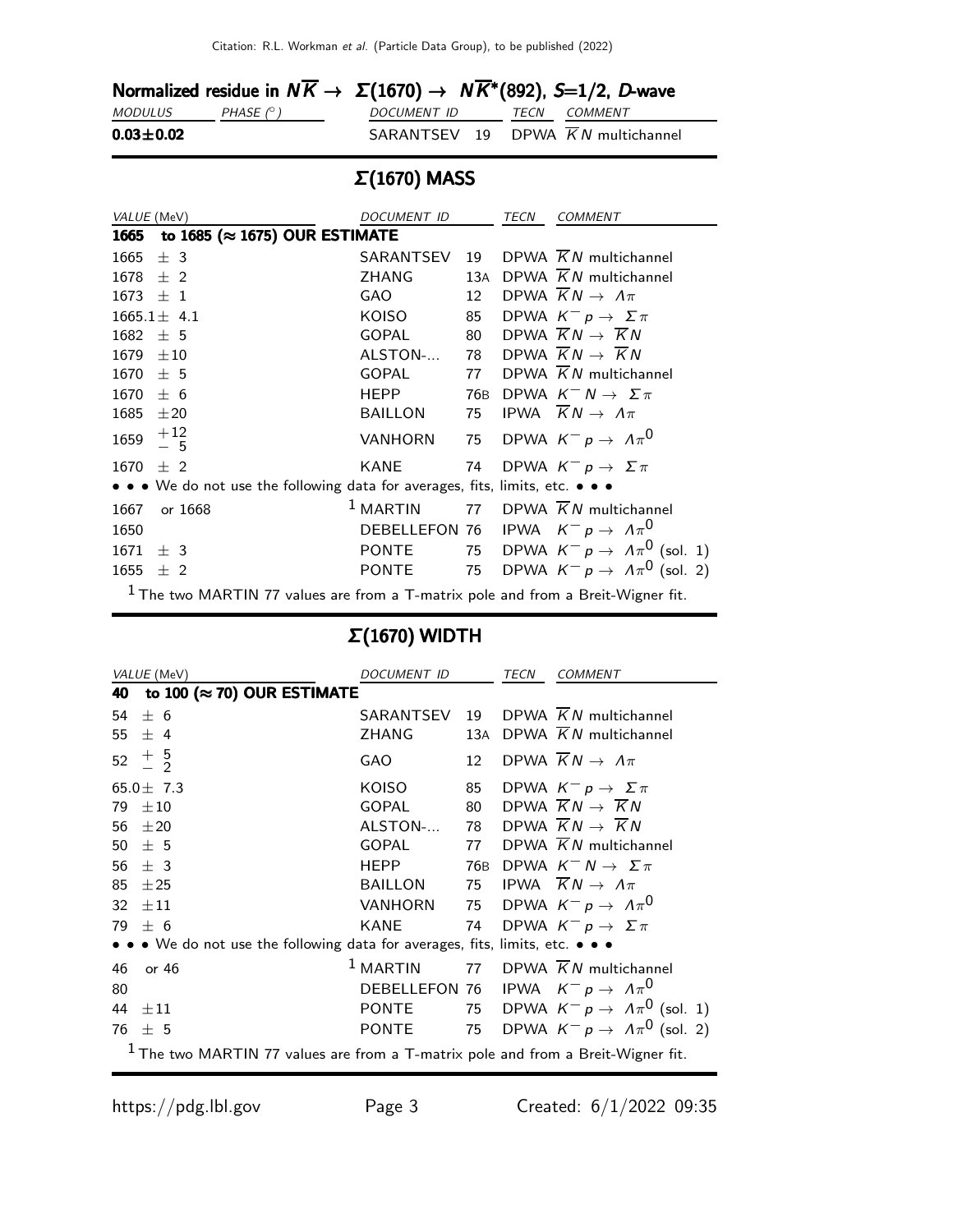## Σ(1670) DECAY MODES

|                       | Mode                                   | Fraction $(\Gamma_i/\Gamma)$ |
|-----------------------|----------------------------------------|------------------------------|
| $\Gamma_1$            | $N\overline{K}$                        | 0.06 to 0.12                 |
| $\Gamma_2$            | $\Lambda\pi$                           | $5 - 15 \%$                  |
| $\Gamma_3$            | $\sum \pi$                             | $30 - 60 \%$                 |
| $\Gamma_4$            | $\Lambda \pi \pi$                      |                              |
| $\Gamma_5$            | $\sum \pi \pi$                         |                              |
| $\Gamma_6$            | $\Sigma \sigma$                        | $(7.0 \pm 3.0) \%$           |
| $\Gamma_7$            | $\Sigma(1385)\pi$                      |                              |
| $\Gamma_8$            | $\Sigma(1385)\pi$ , S-wave             |                              |
| $\Gamma$ <sub>9</sub> | $\Sigma(1385)\pi$ , $D$ -wave          |                              |
| $\Gamma_{10}$         | $NK^*(892)$ , S=1/2, D-wave            |                              |
| $\Gamma_{11}$         | $NK*(892)$ , S=3/2, S-wave             |                              |
| $\Gamma_{12}$         | $N\overline{K}^*(892)$ , S=3/2, D-wave |                              |
| $\Gamma_{13}$         | $\Lambda(1405)\pi$                     |                              |
| $\Gamma_{14}$         | $\Lambda(1520)\pi$                     |                              |
|                       |                                        |                              |

#### Σ(1670) BRANCHING RATIOS

See "Sign conventions for resonance couplings" in the Note on  $\Lambda$  and  $\Sigma$ Resonances.

Γ $(N\overline{K})/\Gamma_{\rm total}$ Γ VALUE DOCUMENT ID TECN COMMENT 0.06 to 0.12 OUR ESTIMATE  $0.10 \pm 0.02$  SARANTSEV 19 DPWA  $\overline{K}N$  multichannel  $0.062 \pm 0.007$  ZHANG 13A DPWA  $\overline{K}N$  multichannel 0.10  $\pm$  0.03 GOPAL 80 DPWA  $\overline{K}N \rightarrow \overline{K}N$ 0.11  $\pm$ 0.03 ALSTON-... 78 DPWA  $\overline{K}N \rightarrow \overline{K}N$ • • • We do not use the following data for averages, fits, limits, etc. • • • 0.121 1 KAMANO 15 DPWA  $\overline{K}N$  multichannel  $0.08 \pm 0.03$ <br>  $0.07$  or 0.07  $^2$  MARTIN 77 DPWA  $\overline{K}N$  multichant 0.07 or 0.07 2 MARTIN 77 DPWA  $\overline{K}N$  multichannel  $<sup>1</sup>$  From the preferred solution A in KAMANO 15.</sup>

 $2$  The two MARTIN 77 values are from a T-matrix pole and from a Breit-Wigner fit.

| $\Gamma(\Lambda \pi)/\Gamma_{\rm total}$                                      |                  |  |                                                 | $\Gamma_2/\Gamma$ |
|-------------------------------------------------------------------------------|------------------|--|-------------------------------------------------|-------------------|
| <b>VALUE</b>                                                                  | DOCUMENT ID TECN |  | <i>COMMENT</i>                                  |                   |
| $0.09 \pm 0.02$                                                               |                  |  | SARANTSEV 19 DPWA $\overline{K}N$ multichannel  |                   |
| • • • We do not use the following data for averages, fits, limits, etc. • • • |                  |  |                                                 |                   |
| 0.058                                                                         |                  |  | $1$ KAMANO 15 DPWA $\overline{K}N$ multichannel |                   |
| $1$ From the preferred solution A in KAMANO 15.                               |                  |  |                                                 |                   |

| $\Gamma(\Sigma \pi)/\Gamma_{\rm total}$ |                    |      |                                   | $\Gamma_3/\Gamma$ |
|-----------------------------------------|--------------------|------|-----------------------------------|-------------------|
| <i>VALUE</i>                            | <i>DOCUMENT ID</i> | TECN | <i>COMMENT</i>                    |                   |
| $0.70 \pm 0.15$                         |                    |      | SARANTSEV 19 DPWA KN multichannel |                   |
| https://pdg.lbl.gov                     | Page 4             |      | Created: 6/1/2022 09:35           |                   |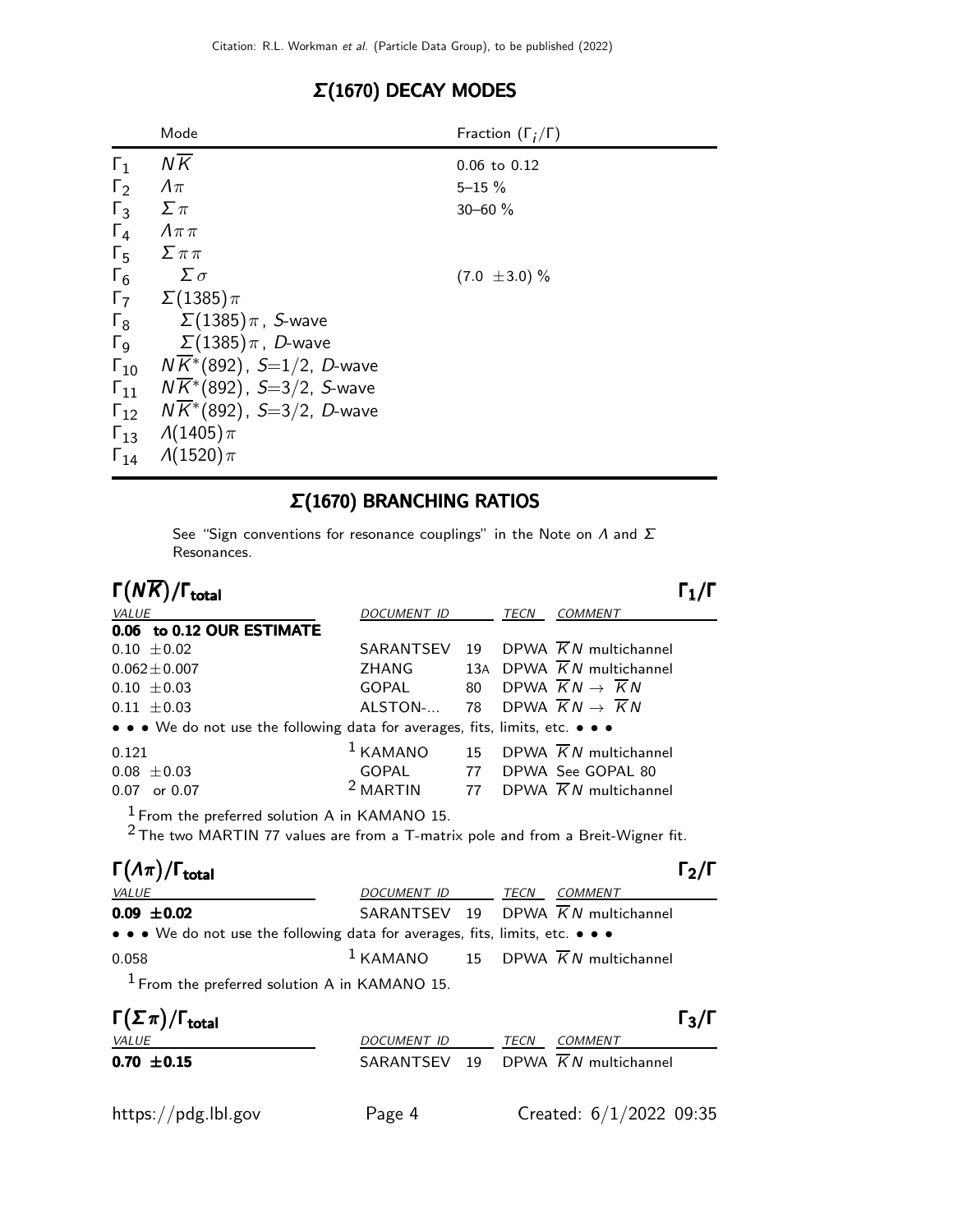• • • We do not use the following data for averages, fits, limits, etc. • • •

0.465 1 KAMANO 15 DPWA  $\overline{K}N$  multichannel  $1$  From the preferred solution A in KAMANO 15.

 $\Gamma(\Lambda \pi \pi)/\Gamma_{\text{total}}$  Γ<sub>4</sub>/Γ VALUE MALUE DOCUMENT ID TECN COMMENT • • • We do not use the following data for averages, fits, limits, etc. • • •  $< 0.11$  ARMENTEROS68E HBC  $K^- p$  (Γ<sub>1</sub>=0.09)  $\Gamma(\Sigma \pi \pi)/\Gamma_{\text{total}}$  Γ<sub>5</sub>/Γ VALUE VALUE DOCUMENT ID TECN COMMENT • • • We do not use the following data for averages, fits, limits, etc. • • •  $14$  ARMENTEROS68E HBC K<sup>−</sup> p, K<sup>−</sup> d (Γ<sub>1</sub>=0.09) <sup>1</sup> Ratio only for  $\Sigma 2\pi$  system in  $I = 1$ , which cannot be  $\Sigma$ (1385). Γ $(\Sigma \sigma)/\Gamma_{\rm total}$  Γ )/Γ<sub>total</sub>Γ6/Γ VALUE **EXAMPLE DOCUMENT ID** TECN COMMENT  $0.07 \pm 0.03$  SARANTSEV 19 DPWA  $\overline{K}N$  multichannel  $\Gamma(\Sigma(1385)\pi, S\text{-wave})/\Gamma_{\text{total}}$  Γ<sub>8</sub>/Γ total and the set of the set of the set of the set of the set of the set of the set of the set of the set of t VALUE DOCUMENT ID TECN COMMENT • • • We do not use the following data for averages, fits, limits, etc. • • • 0.309 1 KAMANO 15 DPWA Multichannel  $1$  From the preferred solution A in KAMANO 15.  $\Gamma(\Sigma(1385)\pi$  , D-wave) / Γ<sub>total</sub> Δεροφή του Καταστάν του Γε total and total and the set of the set of the set of the set of the set of the set of the set of the set of th VALUE **A COMMENT IS A COMMENT OF TECN COMMENT** • • • We do not use the following data for averages, fits, limits, etc. • • • 0.044 1 KAMANO 15 DPWA Multichannel  $1$  From the preferred solution A in KAMANO 15.  $\Gamma(N\overline{K}^*(892),S=1/2,D$ -wave $)/\Gamma_{\text{total}}$  Γ $_{10}/\Gamma$ total and  $10/1$ DOCUMENT ID TECN COMMENT • • • We do not use the following data for averages, fits, limits, etc. • • • 0.001 <sup>1</sup> KAMANO 15 DPWA Multichannel  $<sup>1</sup>$  From the preferred solution A in KAMANO 15.</sup>  $\Gamma(N\overline{K}^*(892), S=3/2, S\text{-wave})/\Gamma_{\text{total}}$  Γ<sub>11</sub>/Γ  $\Gamma_{11}/\Gamma$ DOCUMENT ID TECN COMMENT • • • We do not use the following data for averages, fits, limits, etc. • • • 0.002 1 KAMANO 15 DPWA Multichannel  $<sup>1</sup>$  From the preferred solution A in KAMANO 15.</sup>  $\Gamma(N\overline{K}^*(892), S=3/2, D$ -wave $)/\Gamma_{\text{total}}$   $\Gamma_{12}/\Gamma$  $\Gamma_{12}/\Gamma$ DOCUMENT ID TECN COMMENT • • • We do not use the following data for averages, fits, limits, etc. • • • 0.001 1 KAMANO 15 DPWA Multichannel  $1$  From the preferred solution A in KAMANO 15. https://pdg.lbl.gov Page 5 Created: 6/1/2022 09:35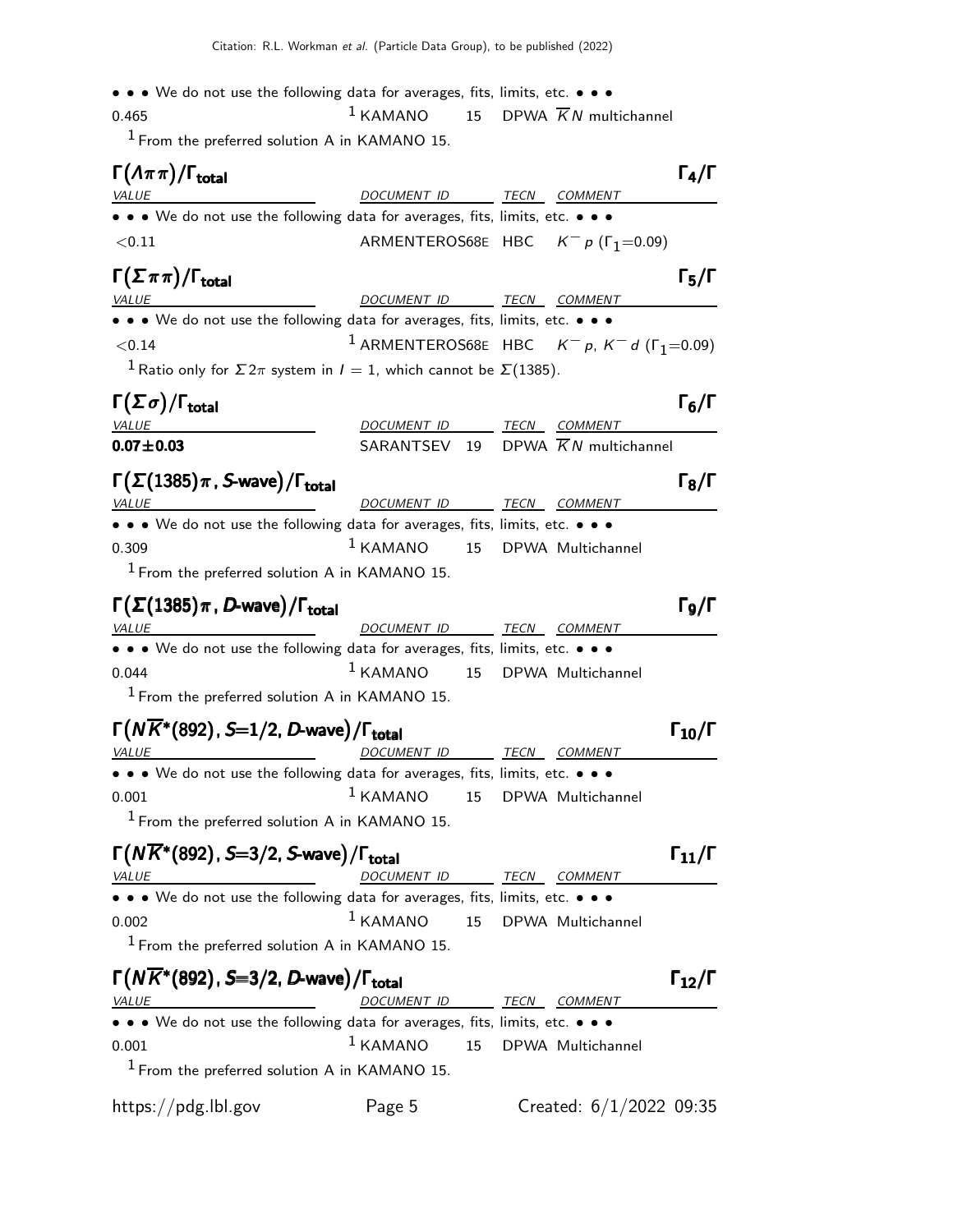| $\Gamma(A(1405)\pi)/\Gamma_{\text{total}}$                                                                                        |                 |                 |      | $\Gamma_{13}/\Gamma$                                      |
|-----------------------------------------------------------------------------------------------------------------------------------|-----------------|-----------------|------|-----------------------------------------------------------|
| <b>VALUE</b>                                                                                                                      | DOCUMENT ID     |                 |      | TECN COMMENT                                              |
| $0.01 \pm 0.01$                                                                                                                   | SARANTSEV       | 19              |      | DPWA $\overline{K}N$ multichannel                         |
| • • • We do not use the following data for averages, fits, limits, etc. • • •                                                     |                 |                 |      |                                                           |
| < 0.06                                                                                                                            |                 |                 |      | ARMENTEROS68E HBC $K^- p$ , $K^- d$ ( $\Gamma_1 = 0.09$ ) |
| $\Gamma(\Lambda(1405)\pi)/\Gamma(\Sigma(1385)\pi)$                                                                                |                 |                 |      | $\Gamma_{13}/\Gamma_7$                                    |
| VALUE                                                                                                                             | DOCUMENT ID     |                 |      | TECN COMMENT                                              |
| $0.23 \pm 0.08$                                                                                                                   | <b>BRUCKER</b>  | 70              | DBC  | $K^- N \rightarrow \Sigma \pi \pi$                        |
| $(\Gamma_i \Gamma_f)^{\frac{1}{2}} / \Gamma_{\text{total}}$ in $N \overline{K} \rightarrow \Sigma (1670) \rightarrow \Lambda \pi$ |                 |                 |      | $(\Gamma_1 \Gamma_2)^{\frac{1}{2}} / \Gamma$              |
| <b>VALUE</b>                                                                                                                      | DOCUMENT ID     |                 | TECN | COMMENT                                                   |
| $+0.08 \pm 0.01$                                                                                                                  | <b>ZHANG</b>    |                 |      | 13A DPWA Multichannel                                     |
| $+0.081 + 0.002$<br>$-0.004$                                                                                                      | GAO             | 12              |      | DPWA $\overline{K}N \rightarrow \Lambda \pi$              |
| $+0.17 \pm 0.03$                                                                                                                  | $1$ MORRIS      | 78              |      | DPWA $K^- n \rightarrow \Lambda \pi^-$                    |
| $+0.13 \pm 0.02$                                                                                                                  | $1$ MORRIS      | 78              |      | DPWA $K^- n \rightarrow \Lambda \pi^-$                    |
| $+0.10 \pm 0.02$                                                                                                                  | <b>GOPAL</b>    | 77              |      | DPWA $\overline{K}N$ multichannel                         |
| $+0.06 \pm 0.02$                                                                                                                  | <b>BAILLON</b>  | 75              |      | IPWA $\overline{K}N \rightarrow \Lambda \pi$              |
| $+0.09 \pm 0.02$                                                                                                                  | <b>VANHORN</b>  | 75              |      | DPWA $K^- p \rightarrow \Lambda \pi^0$                    |
| $+0.018 \pm 0.060$                                                                                                                | <b>DEVENISH</b> | 74 <sub>B</sub> |      | Fixed-t dispersion rel.                                   |
| • • • We do not use the following data for averages, fits, limits, etc. • • •                                                     |                 |                 |      |                                                           |
| $+0.08$ or $+0.08$                                                                                                                | $2$ MARTIN      | 77              |      | DPWA $\overline{K}N$ multichannel                         |
| $+0.05$                                                                                                                           | DEBELLEFON 76   |                 |      | IPWA $K^- p \rightarrow \Lambda \pi^0$                    |
| $+0.08 \pm 0.01$                                                                                                                  | <b>PONTE</b>    | 75              |      | DPWA $K^- p \rightarrow A \pi^0$ (sol. 1)                 |
| $+0.17 \pm 0.01$                                                                                                                  | <b>PONTE</b>    |                 |      | 75 DPWA $K^- p \rightarrow A \pi^0$ (sol. 2)              |
| <sup>1</sup> Results are with and without an $S_{11}$ $\Sigma(1620)$ in the fit.                                                  |                 |                 |      |                                                           |

 $2$  The two MARTIN 77 values are from a T-matrix pole and from a Breit-Wigner fit.

| $(\Gamma_i \Gamma_f)^{\frac{1}{2}} / \Gamma_{\text{total}}$ in $N \overline{K} \rightarrow \Sigma (1670) \rightarrow \Sigma \pi$<br>$(\Gamma_1\Gamma_3)^{\frac{1}{2}}$ /Г |                    |    |             |                                                          |
|---------------------------------------------------------------------------------------------------------------------------------------------------------------------------|--------------------|----|-------------|----------------------------------------------------------|
| <b>VALUE</b>                                                                                                                                                              | <b>DOCUMENT ID</b> |    | <b>TECN</b> | <b>COMMENT</b>                                           |
| $+0.20 \pm 0.01$                                                                                                                                                          | <b>ZHANG</b>       |    |             | 13A DPWA Multichannel                                    |
| $+0.20 \pm 0.02$                                                                                                                                                          | KOISO              | 85 |             | DPWA $K^- p \to \Sigma \pi$                              |
| $+0.21 \pm 0.02$                                                                                                                                                          | <b>GOPAL</b>       |    |             | 77 DPWA $\overline{K}N$ multichannel                     |
| $+0.20 \pm 0.01$                                                                                                                                                          | <b>HEPP</b>        |    |             | 76B DPWA $K^- N \rightarrow \Sigma \pi$                  |
| $+0.21 \pm 0.03$                                                                                                                                                          | <b>KANE</b>        |    |             | 74 DPWA $K^- p \rightarrow \Sigma \pi$                   |
| • • • We do not use the following data for averages, fits, limits, etc. • • •                                                                                             |                    |    |             |                                                          |
| $+0.18$ or $+0.17$                                                                                                                                                        |                    |    |             | <sup>1</sup> MARTIN 77 DPWA $\overline{K}N$ multichannel |

 $1$  The two MARTIN 77 values are from a T-matrix pole and from a Breit-Wigner fit.

| $(\Gamma_i\Gamma_f)^{\frac{1}{2}}/\Gamma_{\text{total}}$ in $N\overline{K}\to \Sigma(1670)\to \Sigma(1385)\pi$ , S-wave |                                                        |  |      |                                    | $(\Gamma_1 \Gamma_8)^{\frac{1}{2}}$ / $\Gamma$ |
|-------------------------------------------------------------------------------------------------------------------------|--------------------------------------------------------|--|------|------------------------------------|------------------------------------------------|
| <i>VALUE</i>                                                                                                            | DOCUMENT ID                                            |  | TECN | <b>COMMENT</b>                     |                                                |
| $+0.11 \pm 0.03$                                                                                                        | PREVOST 74 DPWA $K^{-} N \rightarrow \Sigma(1385) \pi$ |  |      |                                    |                                                |
| $\bullet \bullet \bullet$ We do not use the following data for averages, fits, limits, etc. $\bullet \bullet \bullet$   |                                                        |  |      |                                    |                                                |
| $0.17 \pm 0.02$                                                                                                         | $1$ SIMS                                               |  |      | 68 DBC $K^- N \to \Lambda \pi \pi$ |                                                |
| $1$ SIMS 68 uses only cross-section data. Result used as upper limit only.                                              |                                                        |  |      |                                    |                                                |